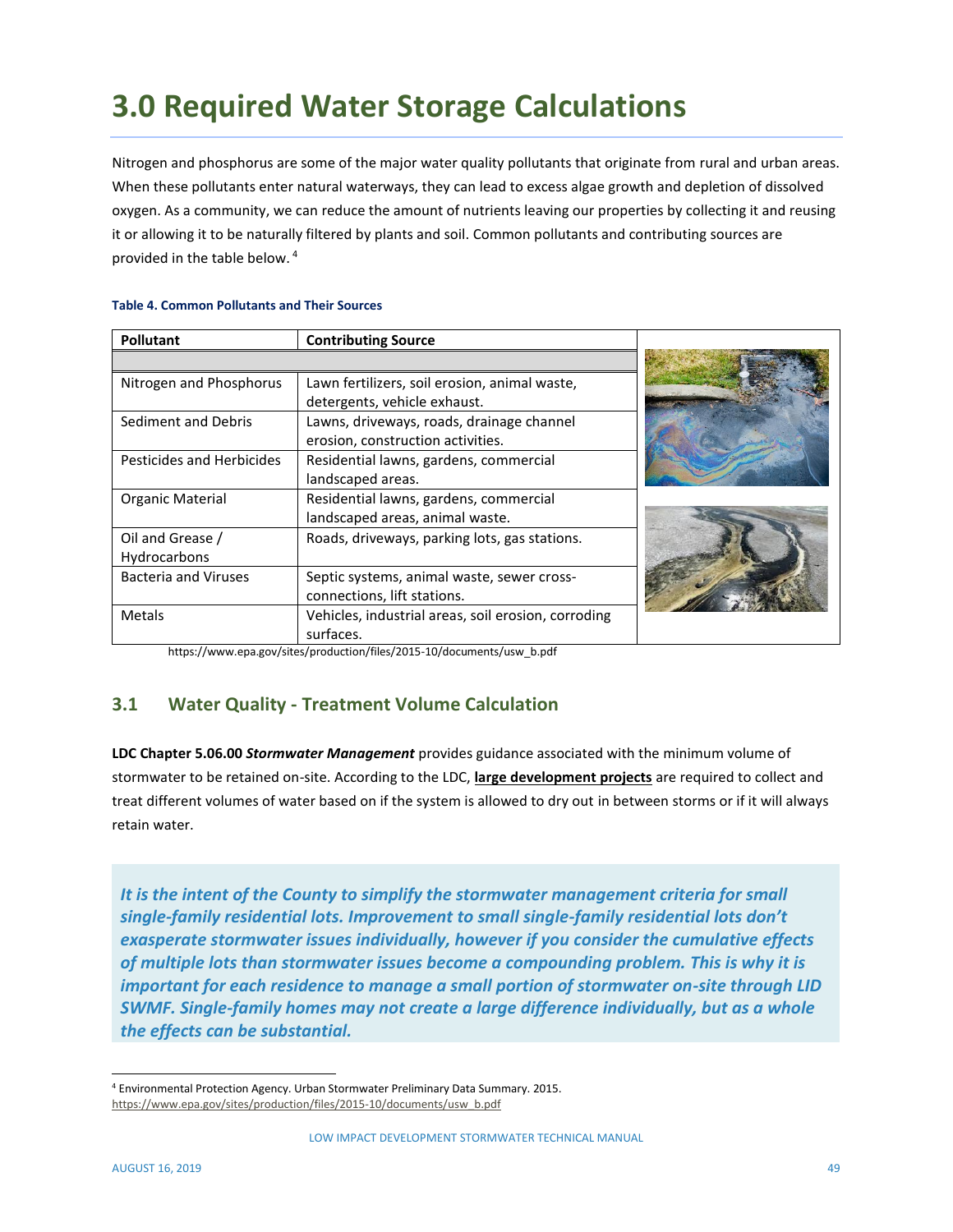#### **The criteria for stormwater quality management associated with single-family residential lots established with this manual is as follows:**

- a) if the LID SWMF completely dries out between storms on-site storage and treatment of one-half inch of rainfall over the total disturbed area or runoff from one-inch over the total proposed impervious area associated with the parcel, whichever is greater;
- b) if the LID SWMF is designed to retain water between storms on-site storage and treatment of one-inch of rainfall over the total proposed impervious area associated with the parcel;

SWMF examples of impervious area include any type of pavement or structure that does not allow water to move through it and into the underlying soils. The following calculations provide an example on how to determine the criteria for your project.

1. First calculate the volume to treat one half-inch of rainfall over the total project area by using the following equation:



*2.* Now calculate the volume to treat one-inch of rainfall over the total impervious area by using the following equation:

| Retention criteria = 1-inch rainfall x Total Impervious Area ( $ft2$ ) |                                                      |          |                                                  |  |  |  |  |  |
|------------------------------------------------------------------------|------------------------------------------------------|----------|--------------------------------------------------|--|--|--|--|--|
| $1$ in $x$                                                             | <u> 1 ft</u><br>x Total Imp. Area ( $ft2$ )<br>12 in | $\equiv$ | <b>Required 1-in Storage</b><br>Volume ( $ft3$ ) |  |  |  |  |  |

- *3.* The required stormwater treatment capacity will be the larger of the two values from above.
- 4. Example: If your lot is 0.25 acres and you have a 2,000 ft<sup>2</sup> (footprint) house and a 500 ft<sup>2</sup> driveway the required 1/2-inch storage volume will be as follows:

First, convert acres to square feet:



LOW IMPACT DEVELOPMENT STORMWATER TECHNICAL MANUAL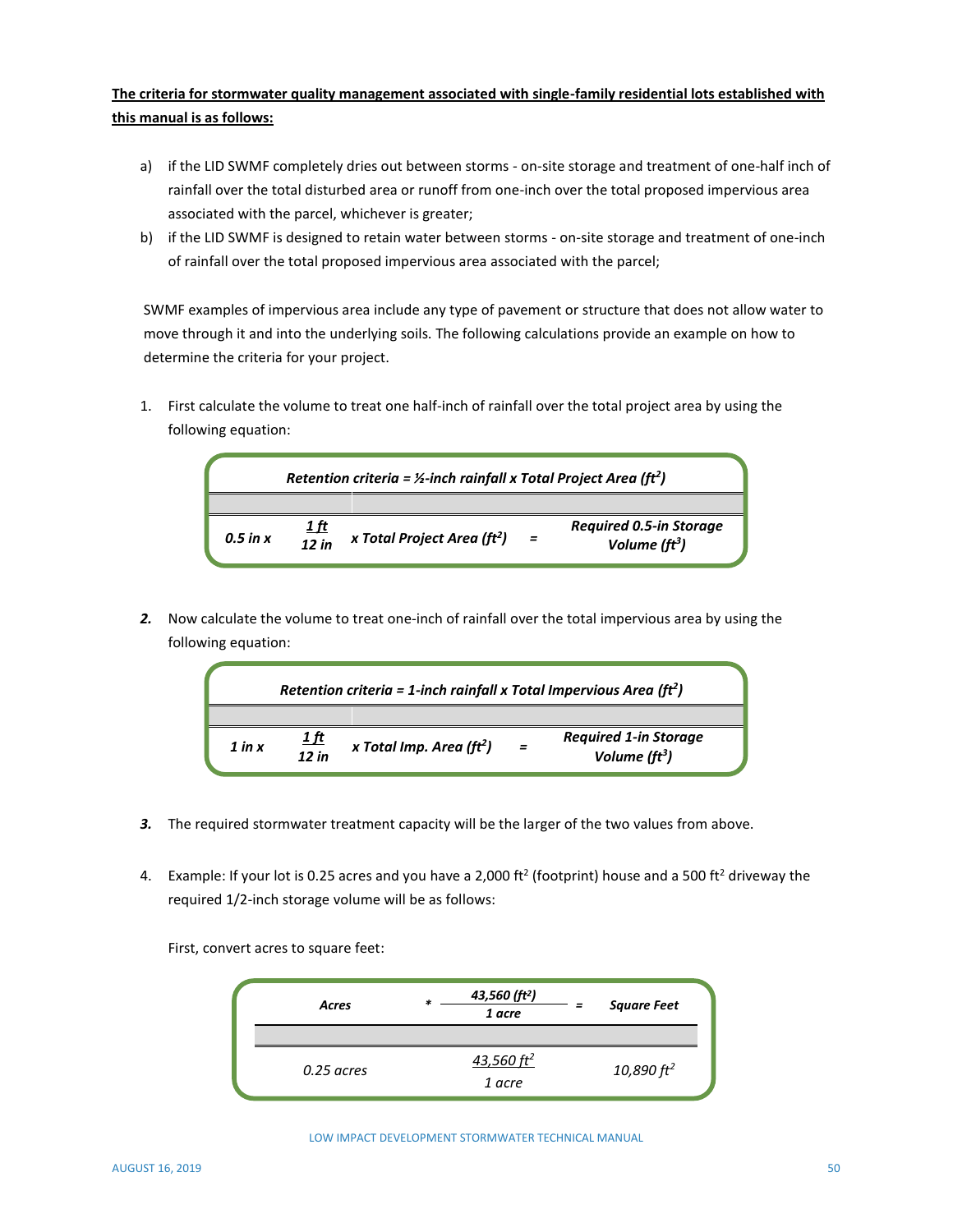The required 1/2-inch storage volume will be as follows:



**The storage volume associated with water treatment is 453.75 ft<sup>3</sup> .**

*Refer to the Site Characteristics Calculation Sheet on page 26 for assistance in determining the required treatment volume for your property.*

#### important

If you are interested in reducing the stormwater storage requirements for your lot consider installing pervious pavement for patios, sidewalks, and driveways instead of traditional concrete. Refer to **Section 5.8** for more information on how the installation of pervious pavement can result in less stormwater storage requirements, as well as, example calculations.

If you have any questions regarding how to calculate the stormwater requirements for your project, please contact the Walton County Planning Department for assistance.

#### **Water Quantity – Flood Attenuation Calculation**

# *A water budget is the application of conservation and takes into account the total quantity of water entering an area minus water leaving an area. For simplicity, we will only consider water leaving a SWMF through infiltration.*

Attenuation is the reduction of post-development peak flow or runoff, back to pre-development peak flow (runoff). This is accomplished by storing the excess stormwater during a storm and slowly releasing it through infiltration over a longer duration than would normally occur after a site has been developed. The lowered rate of release re-establishes the natural hydrology of the parcel and connected hydraulic systems in the surrounding area.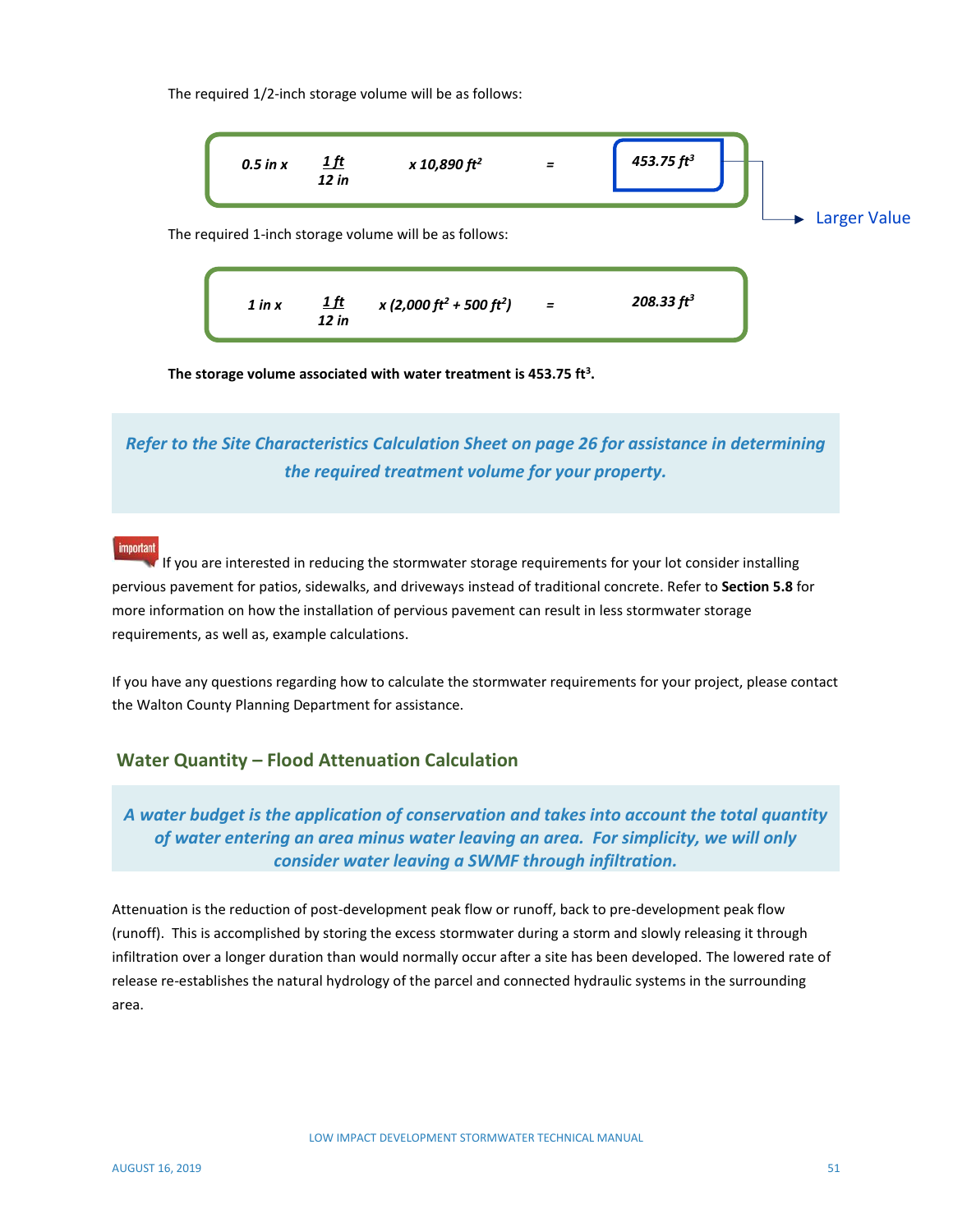The criteria for stormwater quantity management (attenuation) associated with single-family residential lots established with this manual is as follows:

a) The LID SWMF requires to provide water quantity management to a portion of the rainfall generated from a 5-year 24-hour storm event (unless your parcel is in ICPAL) over the total impervious area associated with the parcel. In Walton County this storm event is equivalent to 7.13-inches of rainfall and its intensity is 0.30 in/hr. (The anticipated rainfall for additional design storms is provided in **Appendix C**)

| Design Storm            | <b>Rainfall Depth</b> | <b>Rainfall Intensity</b> |
|-------------------------|-----------------------|---------------------------|
| 5-year 24-hour          | 7.13-inches           | $0.30$ in/hr              |
| ICPAL; 100-year 24-hour | 14.70-inches          | $0.61$ in/hr              |

b) The portion of the rainfall required to be stored will depend on the soil type at the location of your LID SWMF and your proposed ISR. Refer to **Section 2.0** on how to determine the size of your property and the total impervious area. From this information, you will calculate the proposed ISR.

Example: your property is 0.25 acres (AC) and your proposed impervious area is 2,500 ft<sup>2</sup>.

*0.25 AC X 43,560 ft<sup>2</sup> = 10,890 ft<sup>2</sup> 1 AC*

*Proposed Impervious Area (ft<sup>2</sup> ) = Impervious Surface Ratio (ISR) Total Site Area (ft<sup>2</sup> ) 2,500 ft<sup>2</sup> 10,890 ft* **=** *0.22 (or 22%) <sup>2</sup>*

c) From **Section 2.4**, **Table 3** obtain the permeability rate associated with the soil at the location of your proposed LID SWMF. Remember, we will apply a safety factor (SF) of 2 (divide the permeability rate by 2) to the permeability rate as required by standard practice. For example, if your site has soil identified as Foxworth (HSG A) than according to the information provided in **Table 3** the permeability rate will be 20 in/hr. After applying the SF equal to 2, the design permeability rate will be 10 in/hr.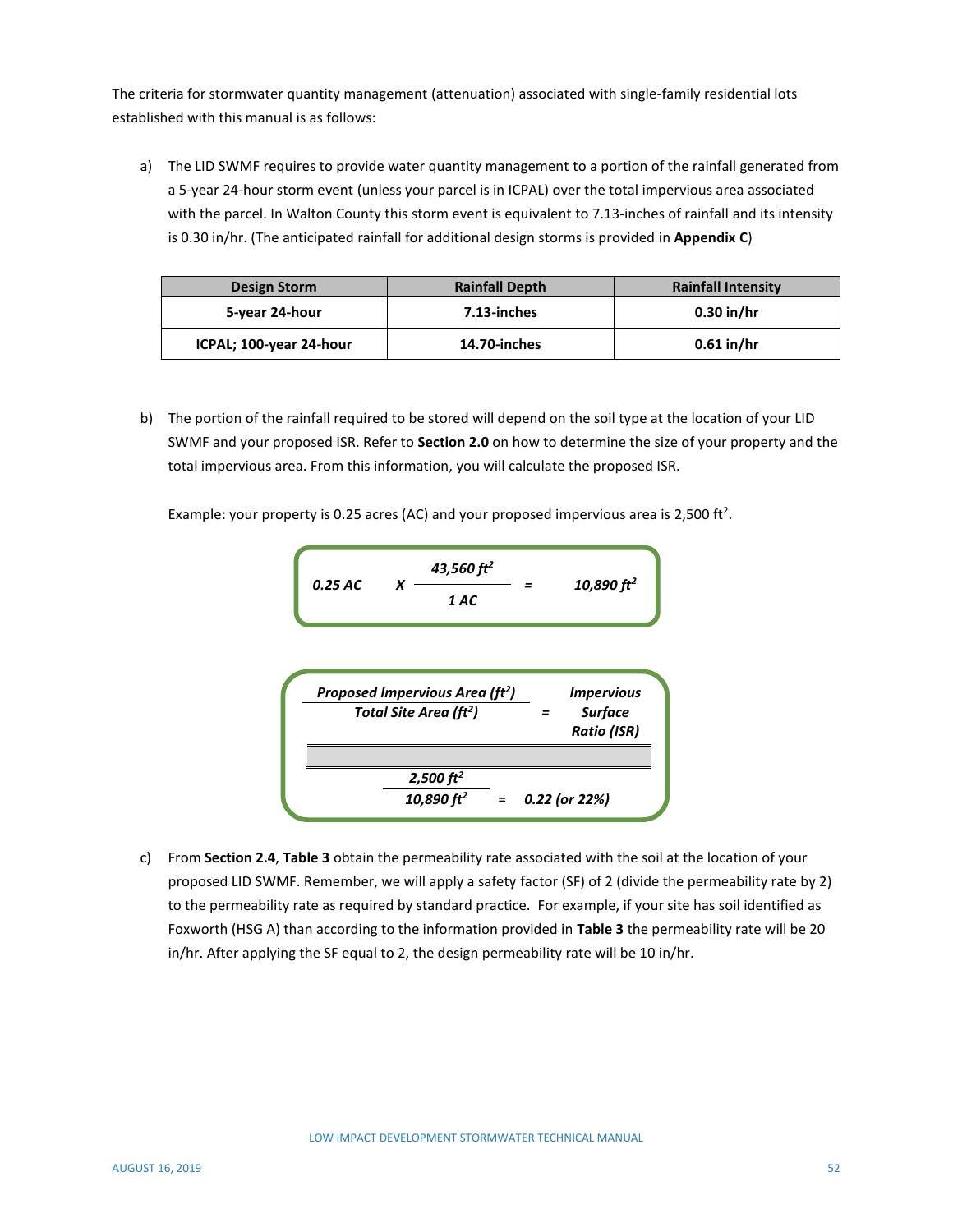d) The portion of the rainfall depth required to be stored is calculated by using the following equation:

| <b>Rainfall Intensity (in/hr)</b><br><b>Design Permeability Rate (in/hr)</b> |   | <b>Rainfall Depth (in)</b> | $=$ | <b>Reduced Rainfall Depth (in)</b> |
|------------------------------------------------------------------------------|---|----------------------------|-----|------------------------------------|
| $0.30$ in/hr<br>$10$ in/hr                                                   | x | 7.13 in                    |     | 0.21 in                            |

e) The design rainfall depth is based on your proposed ISR.

| <b>Proposed ISR</b>     | <b>Design Factor</b> |
|-------------------------|----------------------|
| Less than $40\%$ (<0.4) | 1.0                  |
| 40% - 70% (0.4-0.7)     | 19                   |
| Greater than 70% (>0.7) | 1 4                  |

| <b>Reduced Rainfall</b><br>Depth (in) | x | <b>Design Factor</b> | $=$ | <b>Design Rainfall</b><br>Depth (in) |
|---------------------------------------|---|----------------------|-----|--------------------------------------|
|                                       |   |                      |     |                                      |
| $0.21$ in                             |   | $12 =$               |     | $0.25$ in                            |

f) The design rainfall depth multiplied with the total impervious area of your site equals the required storage volume associated with flood attenuation.

| <b>Design Rainfall Depth</b><br>(in) | x | 1 ft<br>$\frac{1}{2}$ in $\frac{1}{2}$ |                        | Total Impervious Area ( $ft^2$ ) = Required Storage Volume ( $ft^3$ ) |
|--------------------------------------|---|----------------------------------------|------------------------|-----------------------------------------------------------------------|
| $0.25$ in                            |   | 1 ft<br>12 in                          | $2,500 \, \text{ft}^2$ | 52 $ft^3$                                                             |

**The storage volume associated with flood attenuation is 52 ft<sup>3</sup> .**

a) If the soil at the site has a permeability rate of 0.6 in/hr the flood attenuation would be as follows:

| <b>Rainfall Intensity (in/hr)</b><br><b>Design Permeability Rate (in/hr)</b> |   | <b>Rainfall Depth (in)</b> | $=$ | <b>Reduced Rainfall Depth (in)</b> |  |
|------------------------------------------------------------------------------|---|----------------------------|-----|------------------------------------|--|
| $0.30$ in/hr<br>$0.5*0.6$ in/hr                                              | x | 7.13 in                    |     | 7.13 in                            |  |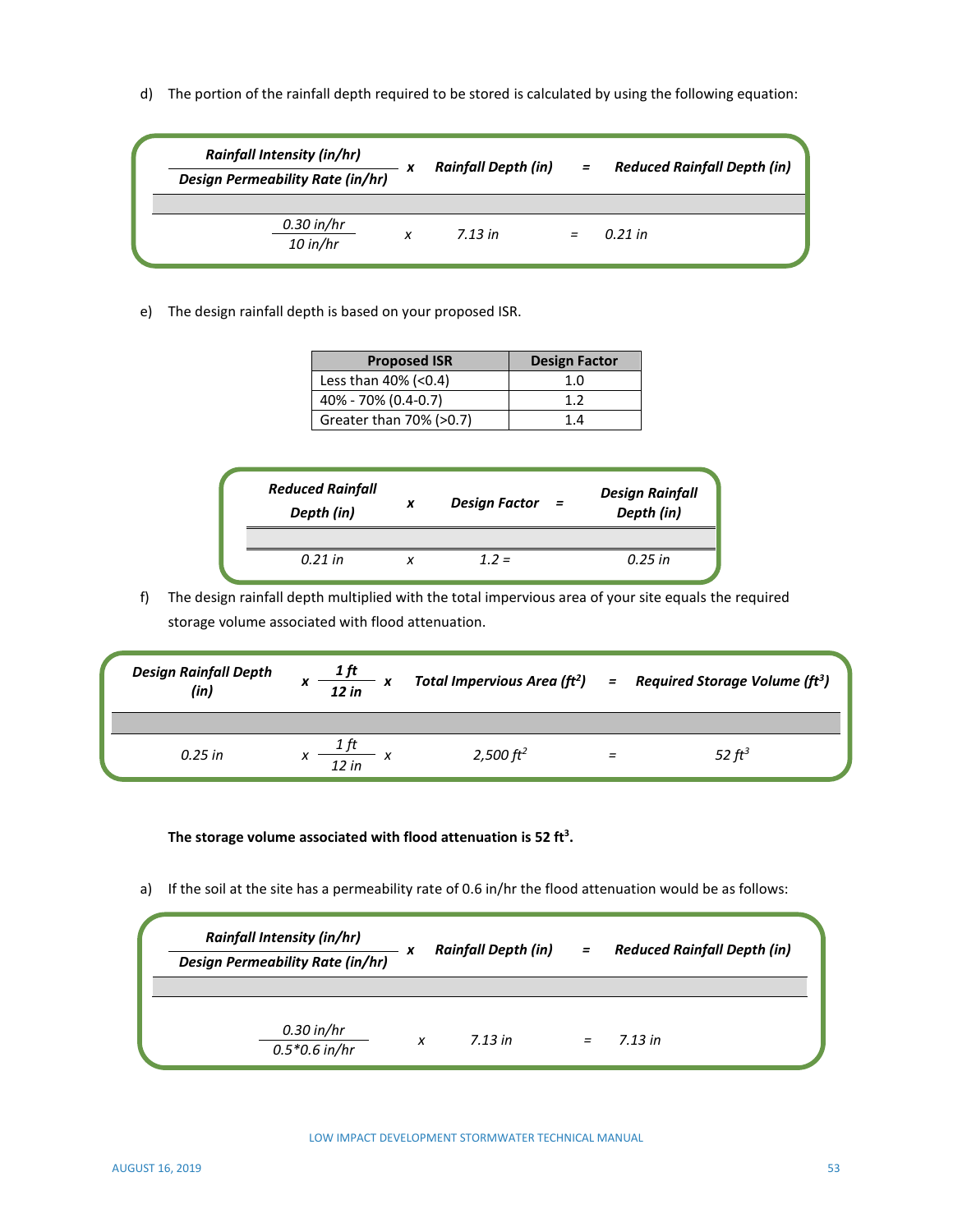b) The design rainfall depth is based on your proposed ISR.

| <b>Proposed ISR</b>     | <b>Design Factor</b> |
|-------------------------|----------------------|
| Less than 40% (<0.4)    | 1.0                  |
| 40% - 70% (0.4-0.7)     | 12                   |
| Greater than 70% (>0.7) | 14                   |

| <b>Reduced Rainfall</b><br>Depth (in) | x | <b>Design Factor</b> | $=$ | <b>Design Rainfall</b><br>Depth (in) |
|---------------------------------------|---|----------------------|-----|--------------------------------------|
|                                       |   |                      |     |                                      |
| 7.13 in                               |   | $12 =$               |     | 8.55 in                              |

c) The design rainfall depth multiplied with the total impervious area of your site equals the required storage volume associated with flood attenuation.

| <b>Design Rainfall</b><br>Depth (in) | 1 ft<br>x<br>$\frac{1}{2 \text{ in}}$ |              | Total Impervious Area ( $ft^2$ ) = Required Storage Volume ( $ft^3$ ) |
|--------------------------------------|---------------------------------------|--------------|-----------------------------------------------------------------------|
| 8.55 in                              | х<br>12 in                            | 2,500 $ft^2$ | 1,781 $ft^3$                                                          |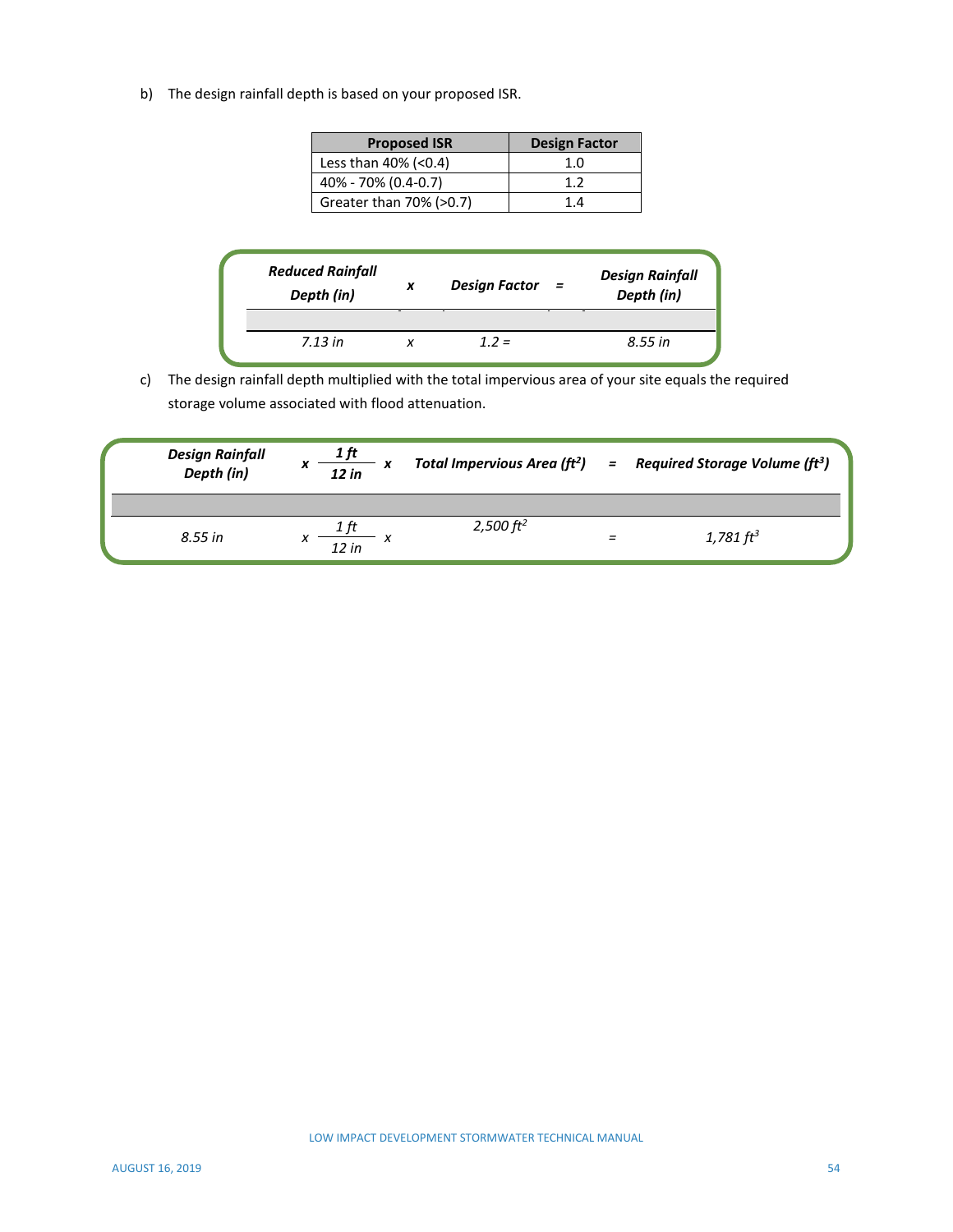## **3.2 Required Storage Volume**

**In Section 3.2 and 3.3** we calculated different volumes based on different requirements. You will need to design your LID SWMF to be able to hold the largest of these three volumes. In our case, we have the following:

The storage volume associated with water treatment is 453.75 ft<sup>3</sup>.

The storage volume associated with flood attenuation is 52 ft<sup>3</sup>.

**Therefore the required storage volume is 453.75 ft<sup>3</sup> ~ 454 ft<sup>3</sup>** (remember to always round up)

If the storage volume associated with flood attenuation (**Section 3.2**) is significantly larger than the storage volume associated with water treatment (**Section 3.1**) it is likely, because you have poor soil conditions. In this case, it might be beneficial to consult with a licensed civil engineer regarding the design of a smaller, but more complex optimized system.

#### **3.3 ICPAL Volume Calculation**

Due to the increased flooding potential for properties located in an ICPAL, the stormwater attenuation volume must be increased to the 100-year 24-hour storm. The methodology used to determine the required treatment and attenuation volume for the SWMF are the same calculations presented in **Section 3.1 and 3.2**; the only difference is that you will substitute the rainfall amount used in the attenuation calculations from 7.13 inches to 14.7 inches and the rainfall intensity will be adjusted to 0.61 in/hr (See **Appendix C**).

The calculations are as follows:

a) The portion of the rainfall depth required to be stored is calculated by using the following equation:

| <b>Rainfall Intensity (in/hr)</b><br><b>Design Permeability Rate (in/hr)</b> |   | <b>Rainfall Depth (in)</b> | $=$ | <b>Reduced Rainfall Depth (in)</b> |
|------------------------------------------------------------------------------|---|----------------------------|-----|------------------------------------|
| $0.60$ in/hr<br>$10$ in/hr                                                   | x | 14.7 in                    |     | 0.88 in                            |

b) The design rainfall depth is based on your proposed ISR.

| <b>Proposed ISR</b>     | <b>Design Factor</b> |
|-------------------------|----------------------|
| Less than $40\%$ (<0.4) | 1.0                  |
| 40% - 70% (0.4-0.7)     | 1.2                  |
| Greater than 70% (>0.7) | 14                   |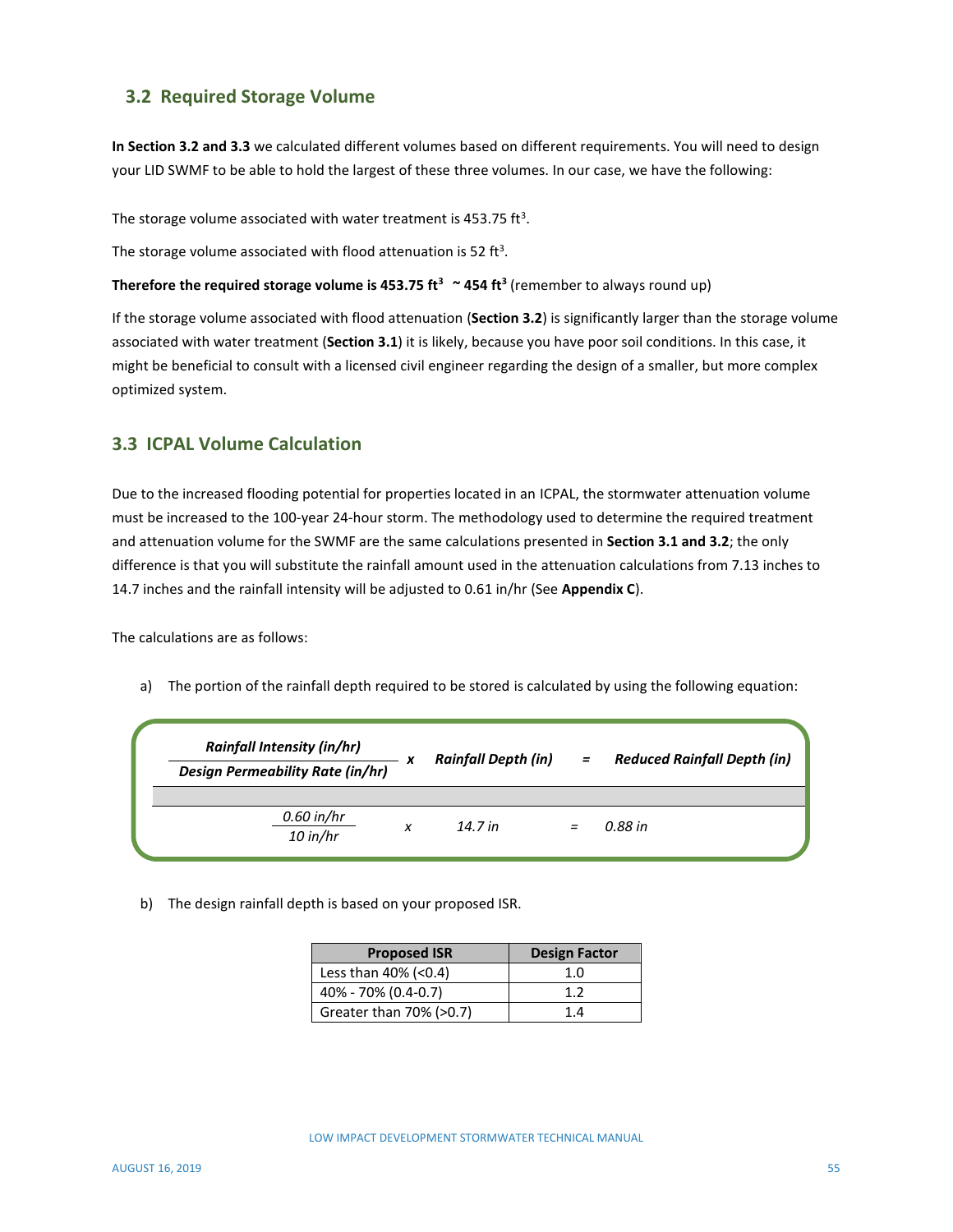| <b>Reduced Rainfall</b><br>Depth (in) | x | <b>Design Factor</b> | $=$ | <b>Design Rainfall</b><br>Depth (in) |
|---------------------------------------|---|----------------------|-----|--------------------------------------|
| 0.88 in                               |   | $12 =$               |     | 1.05 in                              |

c) The design rainfall depth multiplied with the total impervious area of your site equals the required storage volume associated with flood attenuation.

| <b>Design Rainfall Depth</b><br>(in) | $\frac{1}{12 \text{ in}}$ x |                        |   | Total Impervious Area ( $ft^2$ ) = Required Storage Volume ( $ft^3$ ) |
|--------------------------------------|-----------------------------|------------------------|---|-----------------------------------------------------------------------|
| 1.05 in                              | 12 in                       | $2,500 \, \text{ft}^2$ | Ξ | 220.5 $ft^3$                                                          |

#### **The storage volume associated with flood attenuation is 221 ft<sup>3</sup> .**

a) If the soil at the site has a permeability rate of 0.6 in/hr the flood attenuation would be as follows:

| <b>Rainfall Intensity (in/hr)</b><br><b>Design Permeability Rate (in/hr)</b> |   | <b>Rainfall Depth (in)</b> | $=$ | <b>Reduced Rainfall Depth (in)</b> |
|------------------------------------------------------------------------------|---|----------------------------|-----|------------------------------------|
| $0.60$ in/hr<br>$0.5*0.6$ in/hr                                              | x | 14.7 in                    | $=$ | 29.4 in                            |

b) The design rainfall depth is based on your proposed ISR.

| <b>Proposed ISR</b>     | <b>Design Factor</b> |
|-------------------------|----------------------|
| Less than $40\%$ (<0.4) | 1.0                  |
| 40% - 70% (0.4-0.7)     | 12                   |
| Greater than 70% (>0.7) | 14                   |

| <b>Reduced Rainfall</b><br>Depth (in) | x | <b>Design Factor</b> | $=$ | <b>Design Rainfall</b><br>Depth (in) |
|---------------------------------------|---|----------------------|-----|--------------------------------------|
| 29.4 in                               |   | $1.2 =$              |     | 35.2 in                              |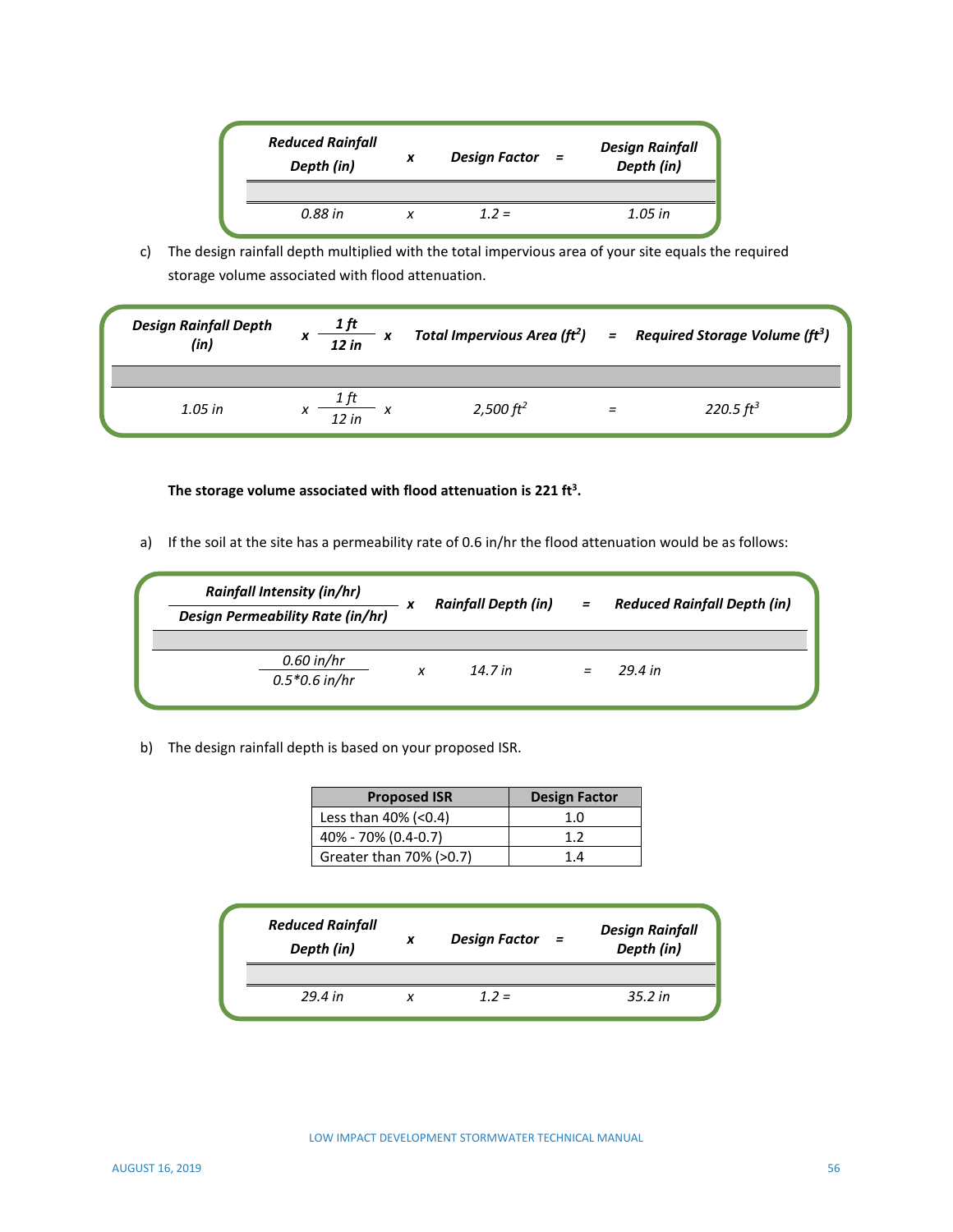c) The design rainfall depth multiplied with the total impervious area of your site equals to the required storage volume associated with flood attenuation.

| <b>Design Rainfall</b><br>Depth (in) | л | 12 in |  |                        | Total Impervious Area ( $ft^2$ ) = Required Storage Volume ( $ft^3$ ) |
|--------------------------------------|---|-------|--|------------------------|-----------------------------------------------------------------------|
| $35.2$ in                            |   | 12 in |  | $2,500 \, \text{ft}^2$ | 7,350 $ft^3$                                                          |

In this case it is highly recommended that the home owner contact an engineer for further assistance with the design of the SWMF.

## **3.4 Dune Lake Volume Calculation**

Dune lakes are a valuable environmental asset for water quality and they must be protected. Areas within a dune lake buffer zone and dune lake tributary shall increase the stormwater retention volume by 150%. The methodology used to determine the required treatment and attenuation volume for the SWMF are the same calculations presented in in **Section 3.1 and 3.2.**; the only difference is that once you have determined the highest volume you will multiply the number by 1.5.

## **3.5 Mosquito Control Ditch Volume Calculation**

If your property will release water into a Walton County mosquito control ditch the stormwater attenuation volume must be increased to the 24-hour 100-year storm, similar to areas in an ICPAL. The methodology used to determine the required treatment and attenuation volume for the SWMF are the same calculations presented in in **Section 3.1 and 3.2**. The only difference is that you will substitute the rainfall amount used in the attenuation calculations from 8 inches to 14.7 inches and the rainfall intensity will be adjusted to 0.61 in/hr (See **Appendix C**).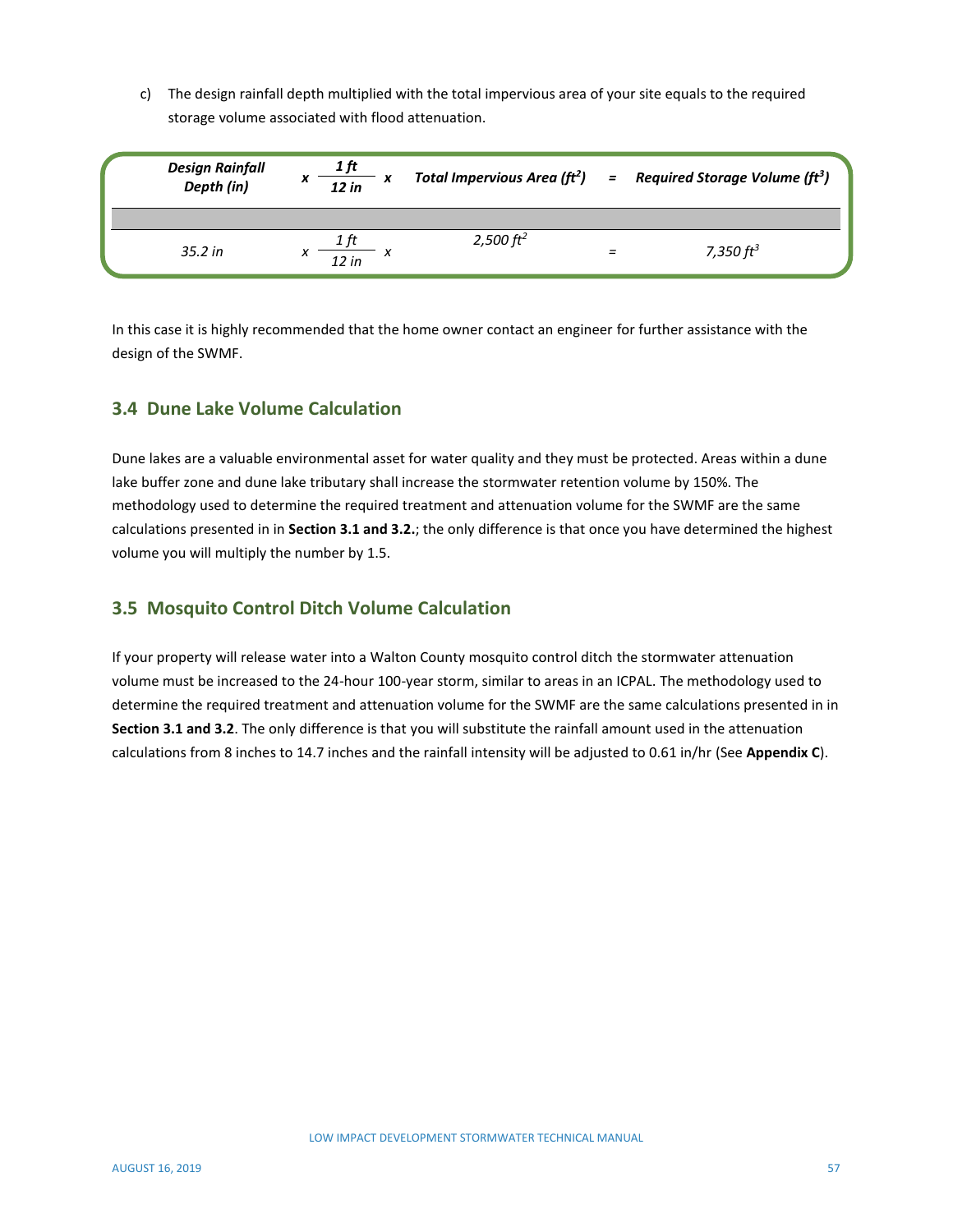**Attenuation Calculation Sheet**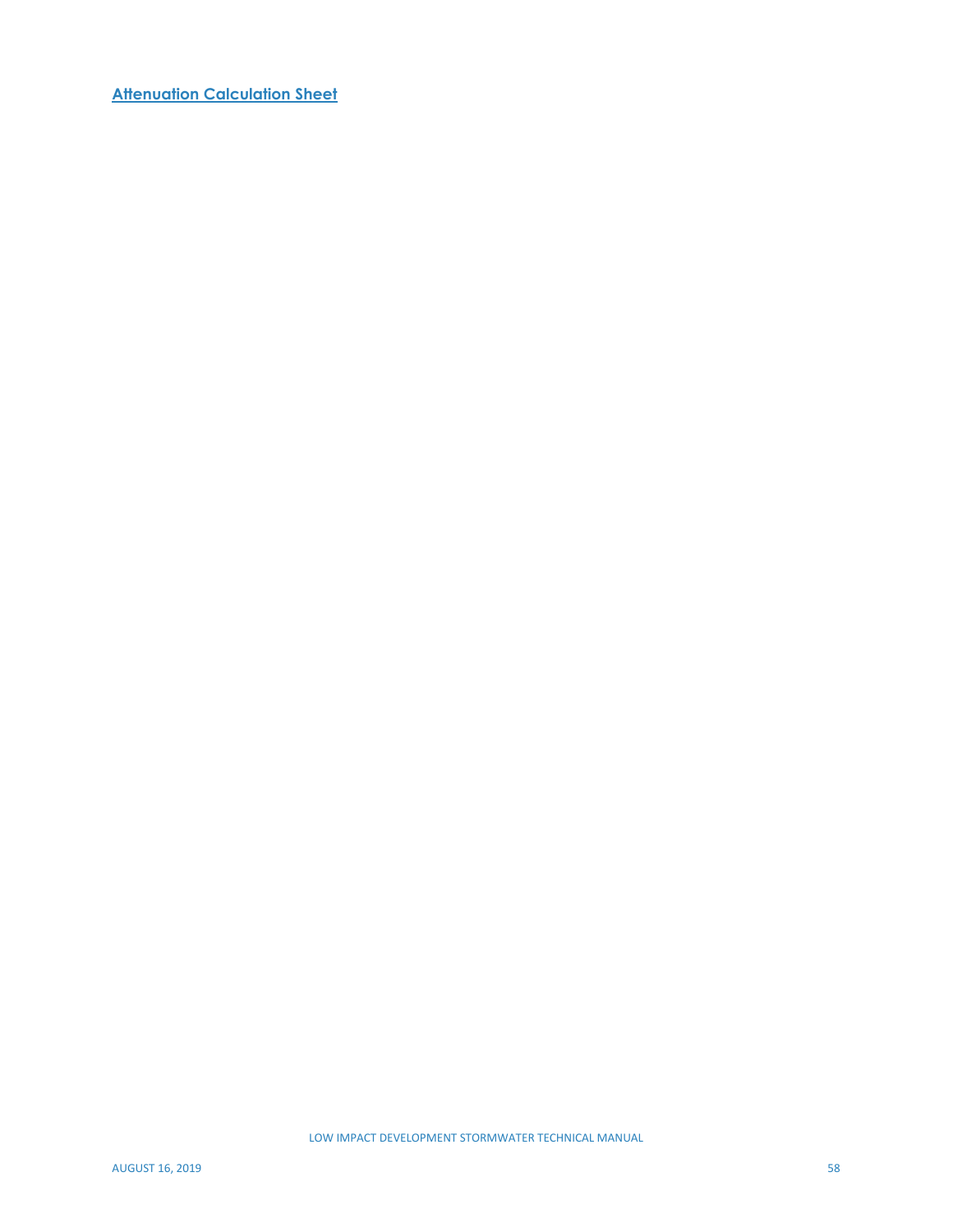| <b>Site Characteristics</b>                                      |              |                         |         |
|------------------------------------------------------------------|--------------|-------------------------|---------|
| <b>Total Disturbed Area</b>                                      |              | ft <sup>2</sup>         | Line 1  |
| <b>Impervious Area</b>                                           |              | ft <sup>2</sup>         | Line 2  |
| Impervious Surface Ratio (ISR)                                   |              |                         | Line 3  |
| <b>Soil Characteristics</b>                                      |              |                         |         |
|                                                                  |              |                         |         |
| Soil Type - Refer to Section 2.4                                 |              |                         | Line 4  |
| Rainfall Intensity                                               |              | $\overline{0.33}$ in/hr | Line 5  |
| Infiltration Rate - Refer to Table 3                             |              | in/hr                   | Line 6  |
| Design Infiltration Rate (Divide By 2)                           |              | in/hr                   | Line 7  |
| Rainfall Depth                                                   | 7.13 in      |                         | Line 8  |
| <b>Reduced Rainfall Depth</b>                                    |              | in                      | Line 9  |
|                                                                  |              |                         |         |
| <b>Attenuation Calculation</b>                                   |              |                         |         |
|                                                                  |              |                         |         |
| Design Factor - Choose One Based On The ISR Calculated In Line 3 |              |                         | Line 10 |
| ISR Less Than 0.4                                                | $\mathbf{1}$ |                         |         |
| ISR Between 0.4 and 0.7<br>ISR Greater Than 0.7                  | 1.2<br>1.4   |                         |         |
|                                                                  |              |                         |         |
| Design Rainfall Depth                                            |              | in                      | Line 11 |
|                                                                  |              |                         |         |
| Design Rainfall Depth (Conversion)                               |              | ft                      | Line 12 |
|                                                                  |              |                         |         |
| <b>Required Storage Volume</b>                                   |              | $ft^3$                  | Line 13 |
|                                                                  |              |                         |         |